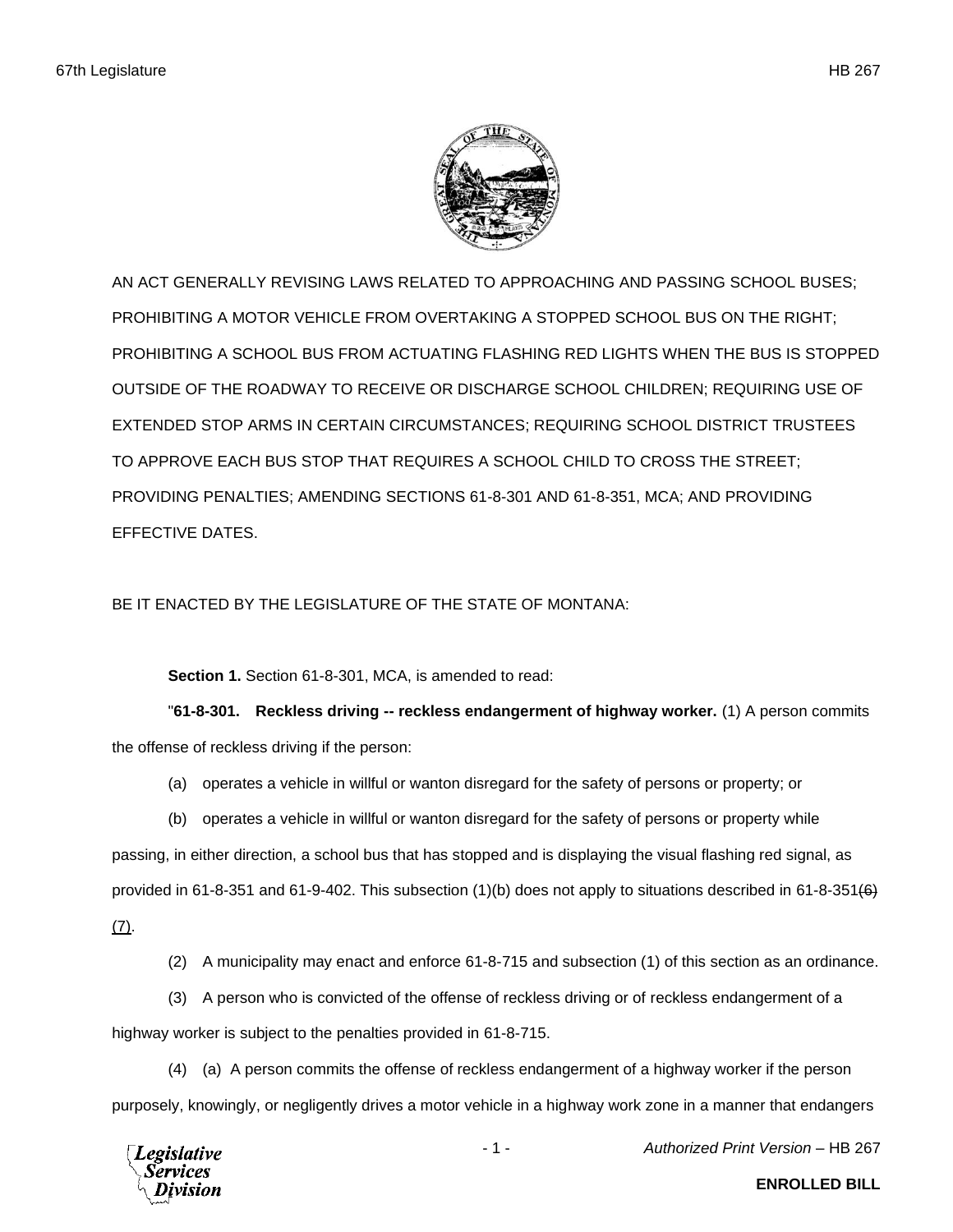persons or property or if the person purposely removes, ignores, or intentionally strikes an official traffic control device in a work zone for reasons other than:

- (i) avoidance of an obstacle;
- (ii) an emergency; or
- (iii) to protect the health and safety of an occupant of the vehicle or of another person.
- (b) As used in this section:

(i) "highway worker" means an employee of the department of transportation, a local authority, a utility company, or a private contractor; and

(ii) "work zone" has the meaning provided in 61-8-314."

**Section 2.** Section 61-8-351, MCA, is amended to read:

"**61-8-351. Meeting or passing school bus -- vehicle operator liability for violation -- penalty.** (1) Upon overtaking from either direction (a) When a school bus that has stopped on the highway-roadway or street to receive or discharge school children has actuated flashing red lights as specified in 61-9-402, a driver of a motor vehicle that is approaching the school bus from either direction:

 $(a)$  (i) shall stop the motor vehicle not less than approximately 30 feet before reaching the from the school bus when there is in operation on the bus a visual flashing red signal as specified in 61-9-402; and

(b)(iii) may not proceed until the children have entered the school bus or have alighted and reached the side of the highway or street and past the school bus until the school bus ceases operation of its visual flashing red signal lights.

(b) A driver of a motor vehicle may not overtake a stopped school bus on the right side of the school bus.

(2) The driver of a motor vehicle shall slow to a rate of speed that is reasonable under the conditions existing at the point of operation and must be prepared to stop when meeting or overtaking from either direction When a school bus that is preparing to stop on the highway or street to receive or discharge school children as indicated by has actuated flashing amber lights as specified in 61-9-402, a driver of a motor vehicle that is approaching the school bus from either direction shall slow to a rate of speed that is reasonable under the conditions existing at the point of operation and shall be prepared to stop on the actuation of flashing red lights



- 2 - *Authorized Print Version* – HB 267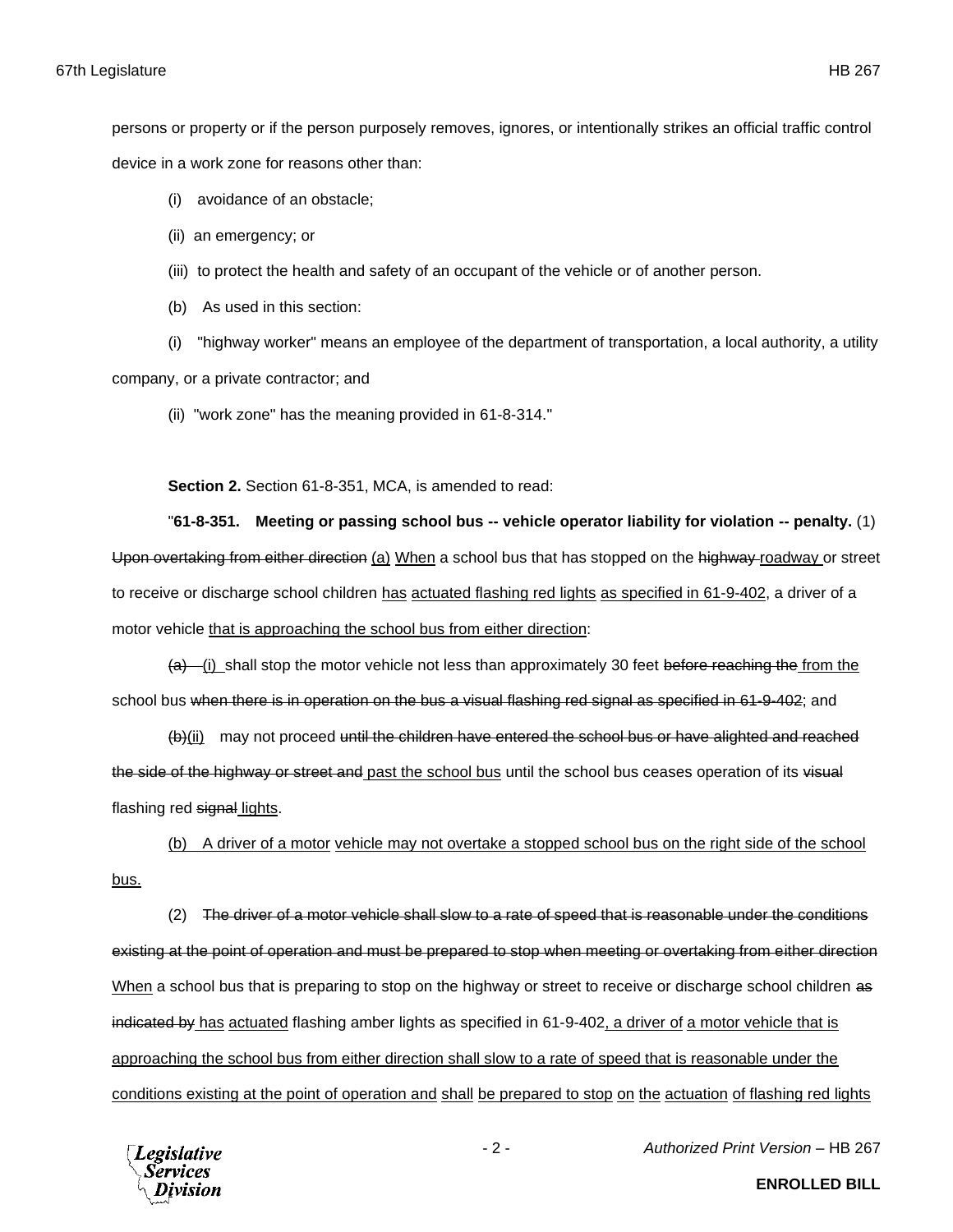when the school bus has stopped.

(3) Each bus used for the transportation of school children must bear upon the front and rear plainly visible signs containing the words "SCHOOL BUS" in letters not less than 8 inches in height and, in addition,.

(4) Each bus used for the transportation of school children must be equipped with visual signals meeting the requirements of 61-9-402. Amber flashing lights must be actuated by the driver approximately 150 feet in cities and approximately 500 feet in other areas before the bus is stopped to receive or discharge school children on the highway or street. Red lights must be actuated by the driver of the school bus whenever but only whenever only when the school bus is stopped on the highway or street whether inside or outside the corporate limits of any city or town to receive or discharge school children. However, a

(a) A school district board of trustees may, in its discretion, adopt a policy prohibiting the operation of amber or red lights when a school bus is stopped at the school site to receive or discharge school children and the receipt or discharge does not involve street crossing by the children. The lights may not be operated in violation of that policy.

(b) If a school bus is stopped outside of the roadway and the school bus will receive or discharge school children in a location outside of the roadway, the school bus may not actuate the flashing red lights so long as the school children do not enter the roadway.

(4) The requirements that a driver of a motor vehicle shall stop when a school bus receives or discharges school children under subsection (1) and the requirements that amber and red lights must be actuated by a school bus driver under subsection (3) do not apply when a school bus receives or discharges school children in a designated school bus pullout on a state highway. A designated school bus pullout must meet the following requirements:

(a) The pullout must be located on a roadway separated by a physical barrier, such as a guardrail, raised median, drainage ditch, or irrigation ditch.

(b) The separate roadway must be designed, constructed, and signed specifically for use by school buses, with sufficient space for safe ingress and egress from the main traveled way.

(c) The pullout must be approved by the local affected school district, by a resolution of the district trustees, and by the district superintendent as a mandatory school bus stop for receiving and discharging school children



- 3 - *Authorized Print Version* – HB 267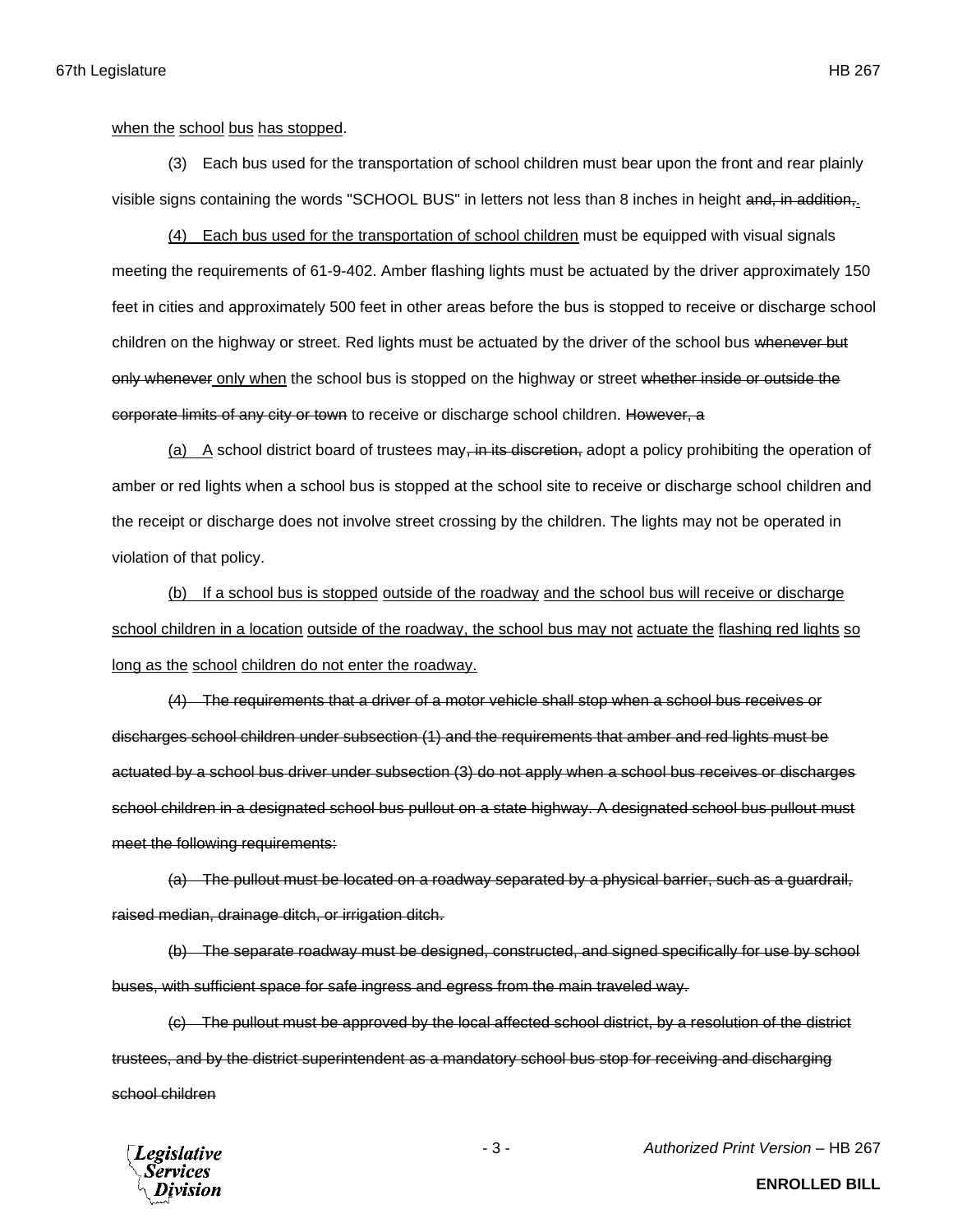(5) When a school bus route includes a bus stop that requires a school child to cross a roadway, the school bus must be equipped with an extended stop arm that partially obstructs the roadway. A school child may not cross a roadway to enter or exit from a school bus unless the roadway has been partially obstructed by the extended stop arm.

(a) The extended stop arm must be equipped with additional flashing red lights as specified in 61-9- 402 and must be capable of extending a distance of at least 54 inches from the school bus at a height of not less than 36 inches.

(b) The board of trustees shall approve each school bus stop that requires a school child to cross a roadway.

(c) A school bus that experiences a mechanical problem or an emergency that requires the school bus to stop at a nondesignated bus stop is not subject to the requirements of this subsection (5).

 $(45)(6)$  When a school bus is being operated upon a highway for purposes other than the actual transportation of children either to or from school or for school functions, all markings on the bus indicating "SCHOOL BUS" must be covered or concealed.

 $(6)(7)$  The driver of a motor vehicle upon a highway with separate roadways need not stop upon meeting or passing a school bus that is on a different roadway or when upon a controlled-access highway and the school bus is stopped in a loading zone that is a part of or adjacent to the highway and where pedestrians are not permitted to cross the roadway.

 $(7)(8)$  (a) A person who observes a violation of this section  $\theta$  may may prepare a written, in addition to an oral, report indicating that a violation has occurred. The report may contain information concerning the violation, including:

(i) the time and approximate location at which the violation occurred;

(ii) the license plate number and color of the motor vehicle involved in the violation;

(iii) identification of the motor vehicle as a passenger car, truck, bus, motorcycle, or other type of motor vehicle; and and

(iv) a description of the person operating the motor vehicle when the violation occurred.

(b) A report under subsection  $\left(7\right)\left(4\right)$  (8)(a) constitutes particularized suspicion under 46-5-401(1) that an operator of the vehicle committed a violation of this section.



- 4 - *Authorized Print Version* – HB 267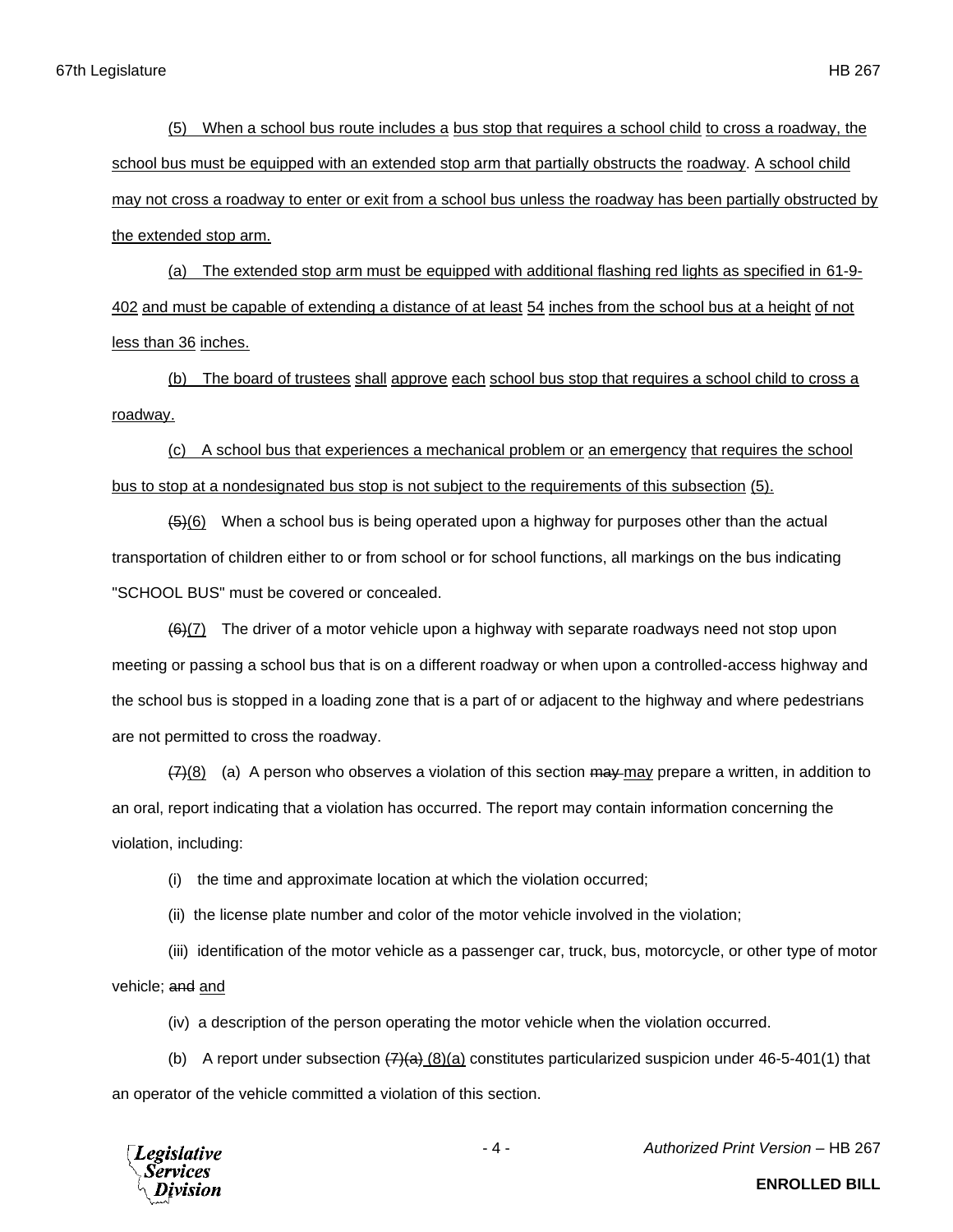(c) A person who observes a violation of this section may file a written or oral complaint with the county sheriff's office. At the sheriff's discretion, the report may be transferred to the highway patrol or city police department. The report must be investigated by a peace officer, and the investigating officer shall contact the reporting party within 30 days to provide an update on the status or outcome of the investigation.

 $(8)(9)$  (a) Violation of subsection (1)(a) is punishable upon conviction by a fine of not more than \$500.

(b) Violation of subsection (1)(b) is a misdemeanor and is punishable on conviction by a fine of not more than \$1,000, by imprisonment for not more than 6 months, or both.

(c) It is a violation of subsection (5) for the driver of a motor vehicle to make contact with any portion of a stopped school bus, including an extended stop arm, or to make contact with a school child within 30 feet of a school bus. A violation under this subsection (9)(c) is a misdemeanor and is punishable on conviction by a fine of not more than \$500."

**Section 3. Effective dates.** (1) Except as provided in subsection (2), [this act] is effective October 1, 2021.

(2) [Section 2(5)] is effective July 1, 2022.

- END -



- 5 - *Authorized Print Version* – HB 267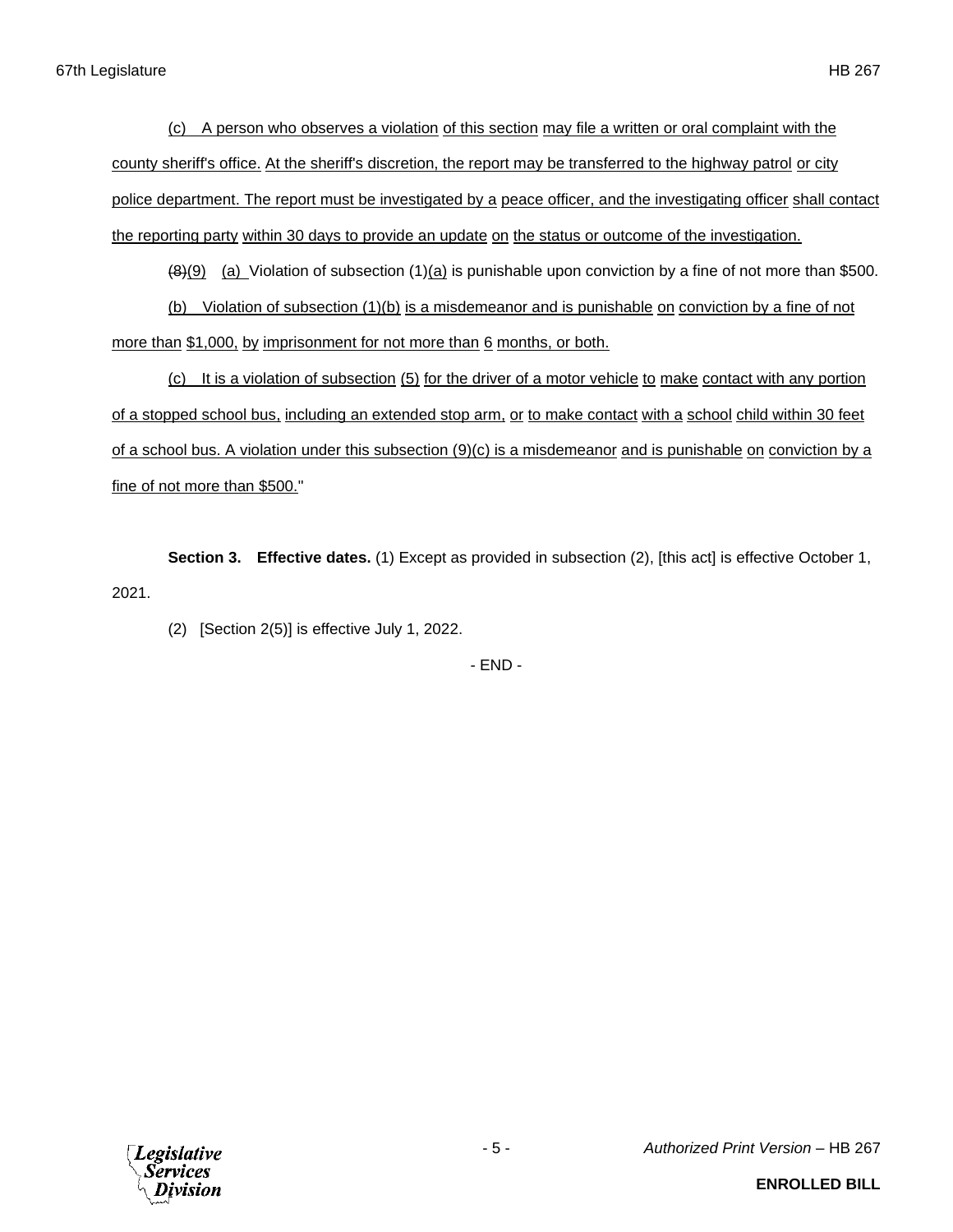I hereby certify that the within bill,

HB 267, originated in the House.

Chief Clerk of the House

Speaker of the House

| Signed this | dav  |
|-------------|------|
| $\Omega$    | 2021 |

\_\_\_\_\_\_\_\_\_\_\_\_\_\_\_\_\_\_\_\_\_\_\_\_\_\_\_\_\_\_\_\_\_\_\_\_\_\_\_\_\_\_\_

\_\_\_\_\_\_\_\_\_\_\_\_\_\_\_\_\_\_\_\_\_\_\_\_\_\_\_\_\_\_\_\_\_\_\_\_\_\_\_\_\_\_\_

President of the Senate

| Sianed this |  |
|-------------|--|
| $\Omega$    |  |

\_\_\_\_\_\_\_\_\_\_\_\_\_\_\_\_\_\_\_\_\_\_\_\_\_\_\_\_\_\_\_\_\_\_\_\_\_\_\_\_\_\_\_